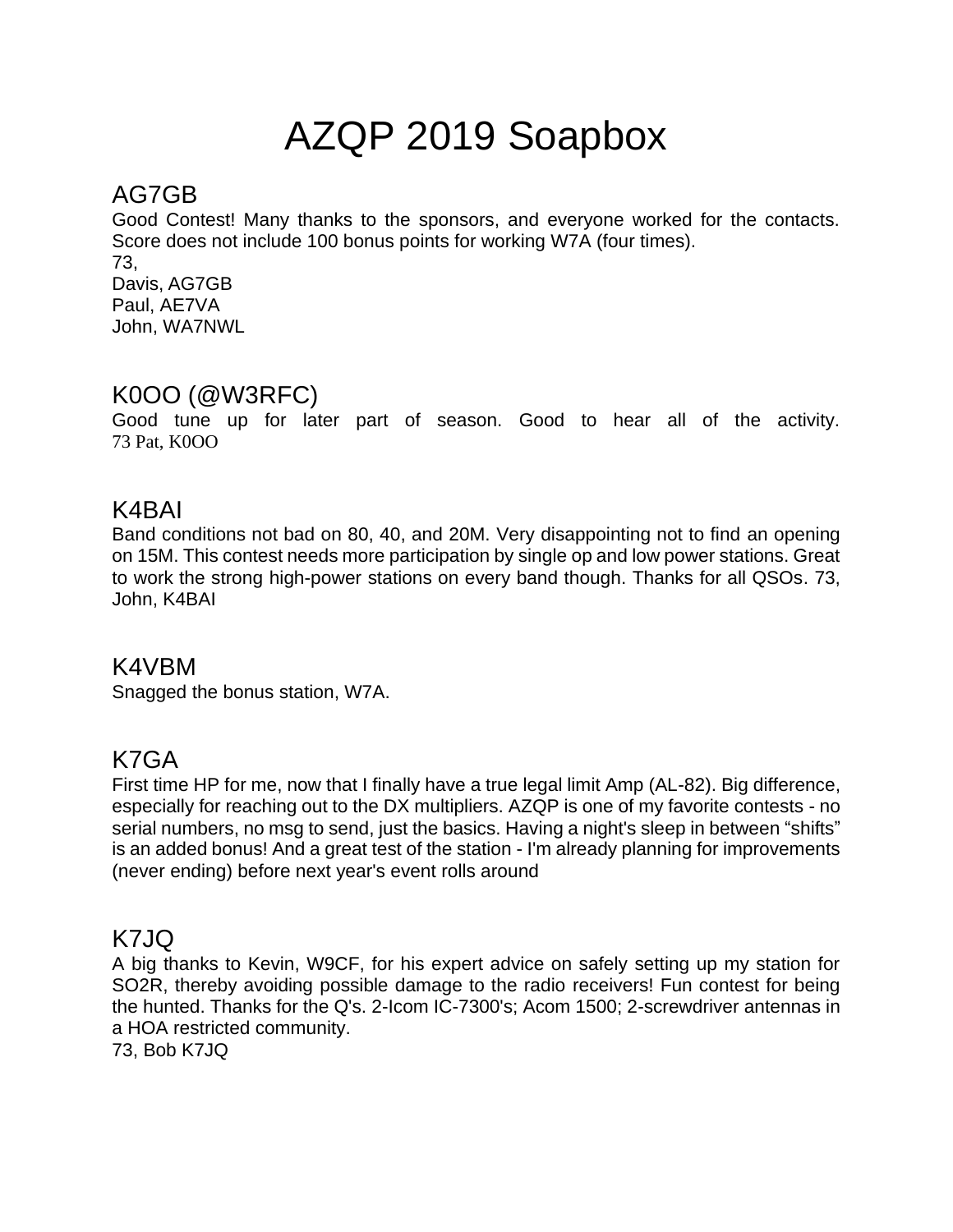## K7L (K6LL)

Solar flux was only 68, but A was 5 and K was 0, so there was a good opening to Europe on Sunday morning. It was a lot of fun. SSB was all automated except saying the other op's call sign, which made it pretty easy on the throat. 2062 QSO's in 21 hours kept things moving right along!

## K7S (KF7R)

First time working AZQP! 100W Yaesu FT-897D; Endfed 72' Antenna 73 de KF7R, Fernando in Nogales

## K9WZB

Worked W7A 3times: 2 on CW, once on phone

## KC2WUF

Yaesu FTDX3000 with 100 foot long wire and 20m dipole - Worked BONUS station

## KD5ILA

Thanks for the QSO party. I worked all that I heard. Hope to do better next time around. 73 from Arkansas.

## KD7H

A BIG thanks to the Arizona CW ops who were active in the contest! I was certainly happy that I could be heard on 40 CW since, in order to get on that band, I pressed my Buddipole into service as a ground plane with one elevated radial. I often checked 10 & 15 CW, but never heard an Arizona station up there.

Rig: IC-756PROII

Antennas: Cushcraft MA6V for 10, 15 & 20m; Buddipole GP on 40m. 73, Rob KD7H

## KE7DX

Did anyone besides me notice non-Arizona stations calling CQ AZ? We don't have enough Arizona participants in the contest to be exciting for out-of-state participants! I encourage all Arizona participants to promote the AZQP to their local radio operators and clubs. This is a competition (albeit little pistol) after all!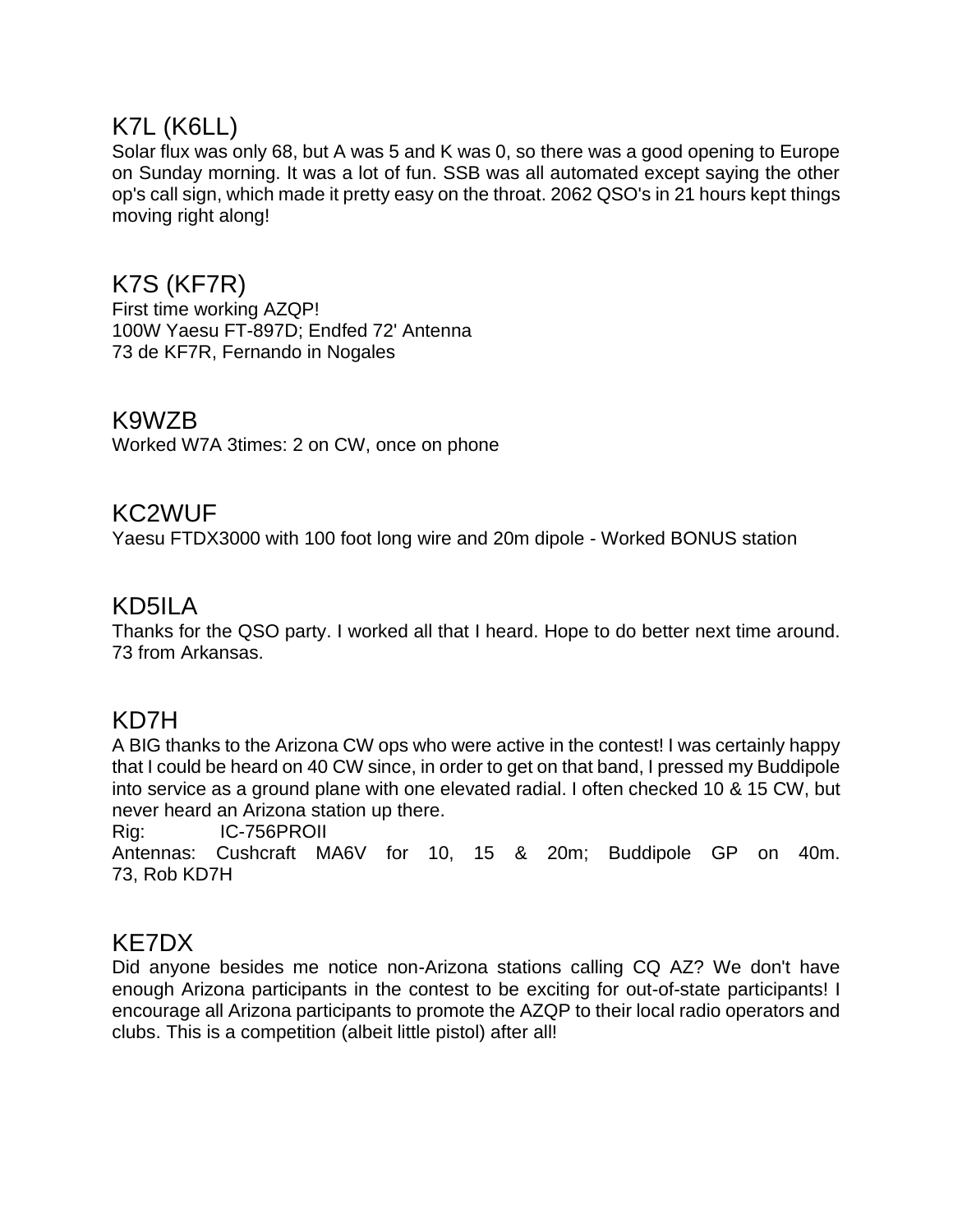## KF3G

Thank you for The Arizona QSO Party.

## KG4IGC

Bands were not friendly to the West, very few AZ stations heard. Rig: Yaesu FT-DX3000 Pwr: 100 Ants: 272\' Horizontal Loop, 20/40 Super Loops x2, NA4RR Hex Beam

## KG5HVO

Thanks for the QSOs! 73, Bryant KG5HVO Station: IC-7610; Spiderbeam; 20/10m dipole @ 60ft; 40m dipole @ 70ft; 2el 40m wire yagi to EU @ 60ft; 80m Inverted V @ 65ft

## KI4MZC

KX3 to a dipole, 5w. Apparently, I got the bonus station, W7A! As you can see, AZ is not the best state for me. Sometimes, however, it is pretty good, just not this time.

## KI6OY

100 watts and a wire. CQ: 0 S&P: 22 Drake R-4C & T-4XC and dipole antenna up 30 feet. Total Score includes W7A 100 bonus points

## KK4BZ

Power=80w, Grid=FM18eu, Antenna=dipole, Equipment=ts570s. Comment=Antenna is G5RV at 10m in trees. Thanks for the fun!

#### KK7AC

Worked 49 states and 10 AZ counties.

#### KN4Y

Going up down the bands all day long working stations as heard. Did not get any latenight operation. Boo Hoo.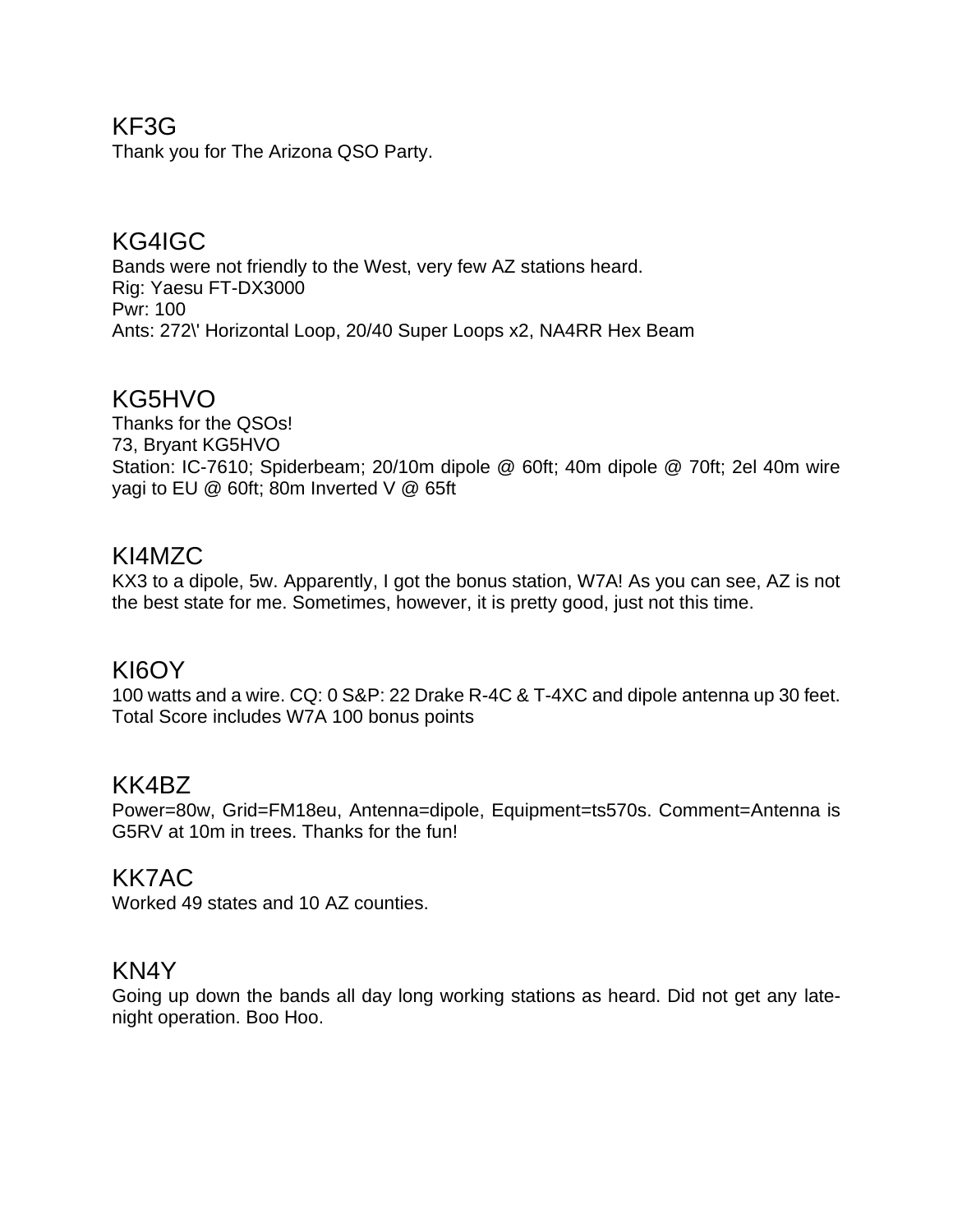#### N1NN

5TH Arizona Qso Party

## N4ARO

Spent about 8 hours overall working AZ, SD, NV and PA parties. Would have liked more participation in the AZ party or perhaps it was just poor propagation to TN. Worked bonus station right at opening of the contest.

## N6MU

Had no propagation on 20 from SoCal either day thus missing a bunch of mults. I have no problem with mode mults but band mults is not a level playing field as illustrated this year. It would be even worse if 15 were open. Oh well. 73... John, N6MU TS-570 & 5BTV

## N7GP/8

I was still in Ohio and had an old Kenwood TS 850 still in Ohio, so I found a piece of cat 5 cable and some PVC pipe for insulators and made a simple quick inverted vee out of it. I got it up at 40 feet at the feed point and had a few minutes to spare Saturday so I got on 40 meters late and worked 2 stations, one was the bonus station!! My log was submitted for Ladder points only, not club points, since I was in Ohio. Good to work some Outlaws!!

Go OUTLAWS!!! Tom N7GP/8 Ps I am back in the good ole AZ now!!

## N7MZW

Icom IC-7300, Heil Pro Micro Headset on VOX, and a single modified ZS6BKW flattop up 50 feet, running N-S at 6,053 feet elevation from Grid DN-71od in Laramie county, Wyoming. I was home following prostate surgery, but I handed out the WY SSB Mult to a few folks, while also playing in the SD, PA, and NV QSO Parties. I did work BONUS station W7A, but by no means were the HF bands saturated with Arizona stations. Nice to work my friend KK7AC in rare Apache county and wish that there were a few more B.I.C. masters in this event!

73, November Seven Many Zebras Walking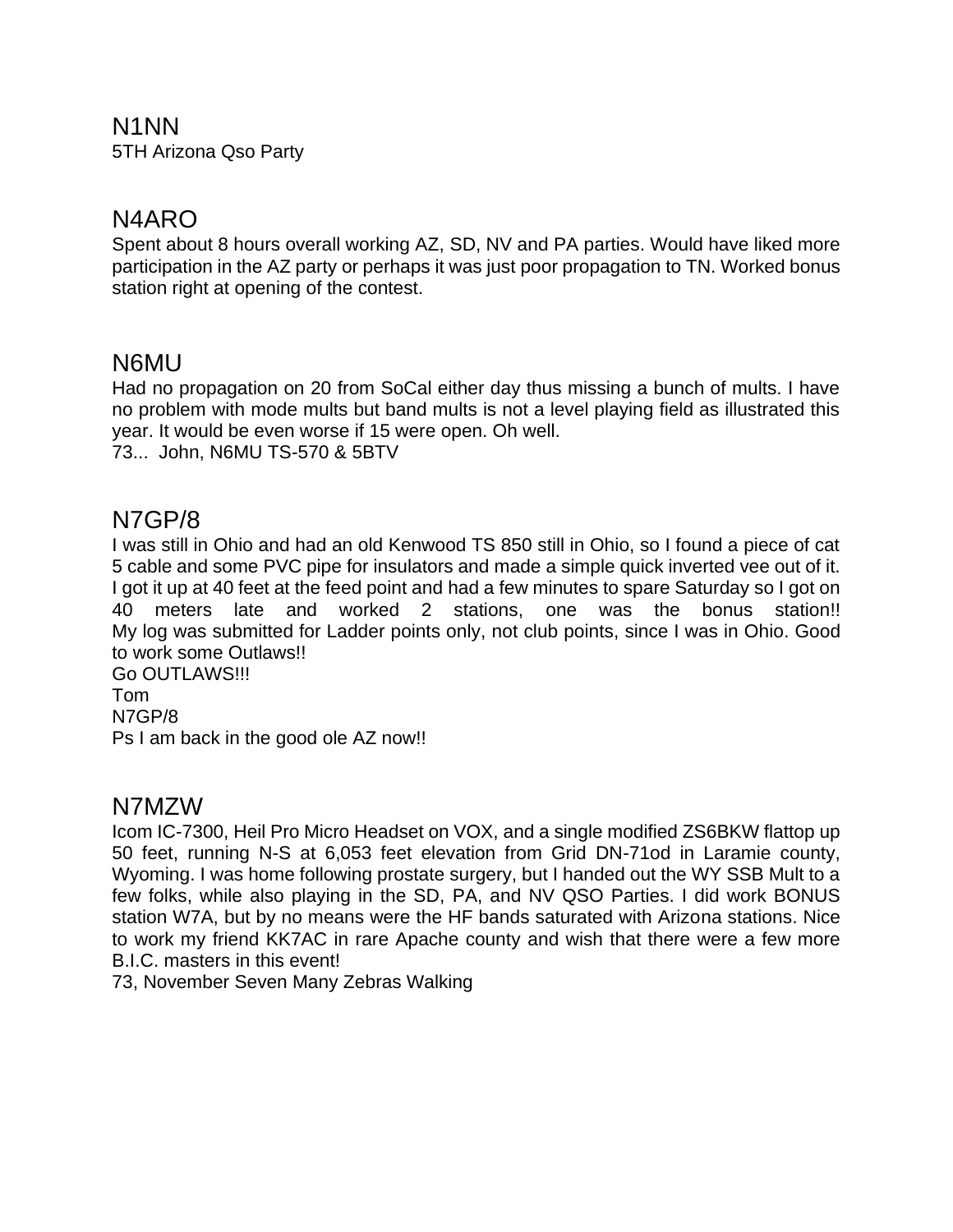## N7QQ (W6RW)

I had to work Saturday so I could not do a big effort. Got on for a few minutes on 80 meters on Saturday night and for a little while on 20 meters on Sunday. Had fun. GO ARIZONA OUTLAWS!!!!

## NF7E

Better score this year vs 2018

## NS6W

Expedition Mode in Coconino Country / Apache-Sitgreaves National Forest

## NX6T (also WQ6X)

While putting WQ6X on the air from W7AYT's QTH, I ran radiosport gigs remotely as NX6T. This AZQP was a typical out-of-state qso party. My usual complaint of poor participation continued this weekend. Where were the rover stations and the county line stations? It wasn't just from the Fallbrook location; even fewer signals were heard @ W7AYT's QTH in the EB section. Overall, poor space WX made this weekend an overall frustrating experience. You can read all about this at: http://wq6x.blogspot.com

## OM2VL

I took part in PAQP (made 392 qso) but also looking for AZ stations. Not so long opening, but I am so happy with my score, especially 2 QSOs on 80m (K7L, W7A). Most QSO's with: K7L - 6, W7A - 4, K9WZB - 3. Thanks for the QSOs. Please your paper QSLs - my QSLs are on the way! 73! Laci OM2VL

## SP6JOE

Straight key, no computer. Worked from Summer House.

## W1END

Rig was ftdx5000 and Butternut vertical. Found fewer than last year but signals seemed pretty good.

W3WHK FT-840 100w. G5RV up 11m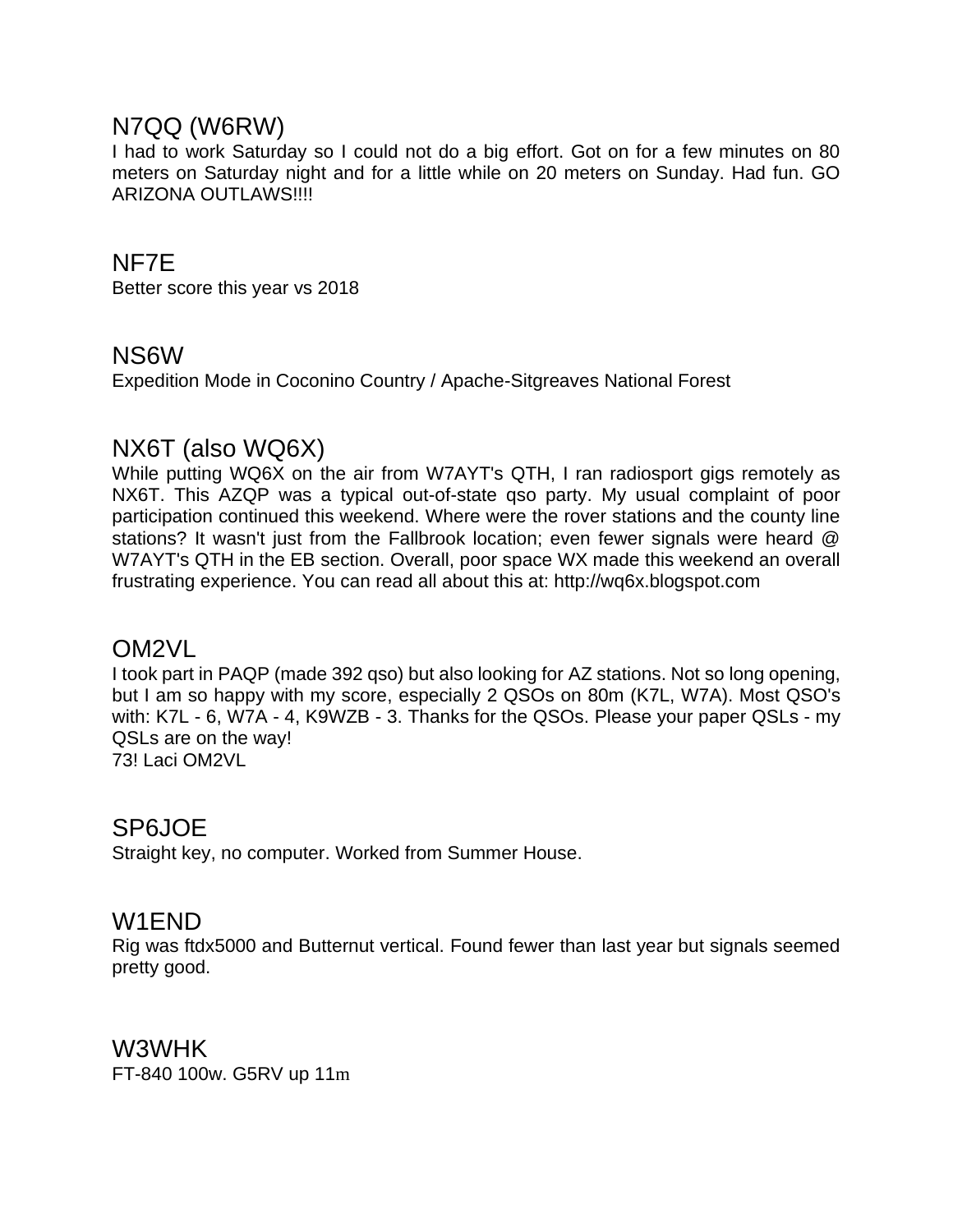## W7A (K6WSC & W9FI)

W7A was the 2019 Arizona QSO Party Bonus Station. CW operation was at K6WSC, and Phone operation was at W9FI. Many thanks to Jim W9FI for handling the Bonus Station SSB. I hope everyone had fun in the AZQP. CU next year in the AZQP! 73, Bill K6WSC Arizona QSO Party Chairman

## W7KAM

My last two contacts were with W7A the bonus station. I was beginning to wonder all day where W7A was hiding. A good year for me for this one, worked all the counties I heard which was 10 out of 15. 100 watts into a Junior G5RV up 20 foot.

## WA1SAY

Thanks for the QSO party.

#### WA2VYA

Score includes 100 bonus points. Operated from home QTH Cedar Creek, Bastrop County, Texas. IC-7410, AL-80B, 500 Watts output 80m dipole up 9m, 40m dipole up 3.5m (for 40m SSB), Cushcraft R8 ground mounted vertical. Missed Graham and La Paz Counties. Thanks for all of the QSOs, 73 Frank WA2VYA

#### WA5SWN

Rough, noisy, uneven band conditions, but I managed to work some good stations in the good time!

## WB8WKQ

This contest probably should be limited to one day. The second day, I could only muster about 8 contacts with a lot of hours listening. Nearly everyone I heard on Sunday; I had already worked. This year I had 70Q's compared to last year with 71. A few less mults this year also. This was due to only having 3 contacts this year on 15M. Listened both Saturday and Sunday but 15 either wasn't open to AZ or next to no one was trying it. The Nevada and South Dakota QSO parties, along with the Oceania one helped keep my activity on the radio and not the football games. But this was pretty fun if one decides not to participate in the PAQP. Thanks for all the Q's!